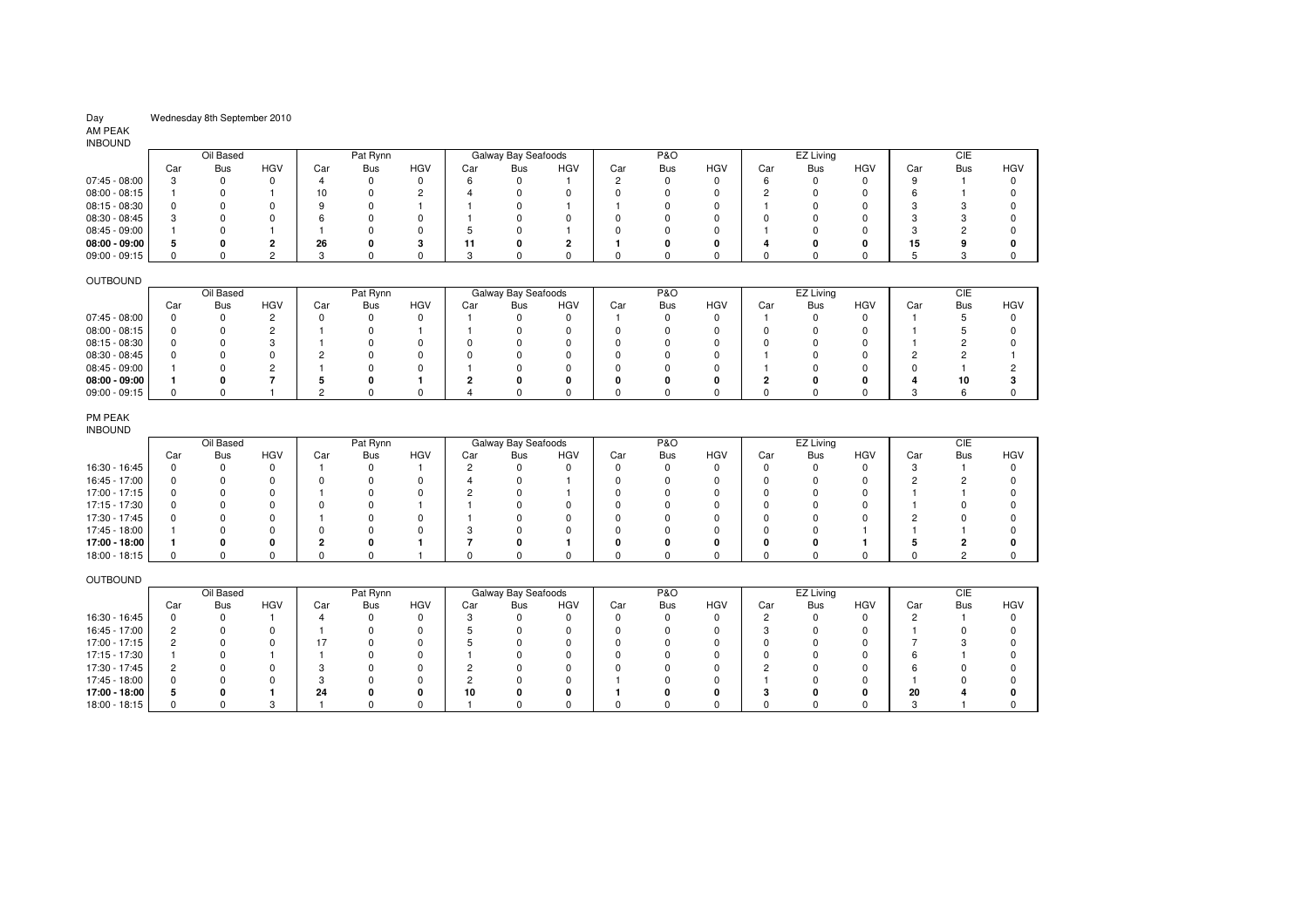# Day AM PEAK

# INBOUND

|                 |     |     |             |     |            |                                  |     |            |                        |            |            |           |     |            |                             | <b>BIM</b> |            |
|-----------------|-----|-----|-------------|-----|------------|----------------------------------|-----|------------|------------------------|------------|------------|-----------|-----|------------|-----------------------------|------------|------------|
| Car             | Bus | HGV | Car         | Bus | <b>HGV</b> | Car                              | Bus | <b>HGV</b> | Car                    | <b>Bus</b> | <b>HGV</b> | Car       | Bus | <b>HGV</b> | Car                         | Bus        | <b>HGV</b> |
|                 |     |     |             |     | 0          |                                  |     |            |                        |            |            |           |     |            |                             |            |            |
|                 |     |     |             |     |            |                                  |     |            |                        |            |            |           |     |            |                             |            |            |
|                 |     |     |             |     |            |                                  |     |            |                        |            |            |           |     |            |                             |            |            |
|                 |     |     |             |     |            |                                  |     |            |                        |            |            |           |     |            |                             |            |            |
|                 |     |     |             |     |            |                                  |     |            |                        |            |            |           |     |            |                             |            |            |
| $08:00 - 09:00$ |     |     |             |     |            | 13                               |     |            |                        |            |            |           |     |            |                             |            | o          |
|                 |     |     |             |     |            |                                  |     |            |                        |            |            |           |     |            |                             |            |            |
|                 |     |     | Iggy Madden |     |            | Red Sail fish Factory / CityLink |     |            | <b>Harbour Related</b> |            |            | Cold Chon |     |            | <b>Galway Boat Building</b> |            |            |

## OUTBOUND

| <u> vuivuitu</u> |     |             |            |     |                                  |            |     |                 |            |     |            |            |     |                      |            |     |            |            |
|------------------|-----|-------------|------------|-----|----------------------------------|------------|-----|-----------------|------------|-----|------------|------------|-----|----------------------|------------|-----|------------|------------|
|                  |     | Iggy Madden |            |     | Red Sail fish Factory / CityLink |            |     | Harbour Related |            |     | Cold Chon  |            |     | Galway Boat Building |            |     | <b>BIM</b> |            |
|                  | Car | Bus         | <b>HGV</b> | Car | Bus                              | <b>HGV</b> | Car | Bus             | <b>HGV</b> | Car | <b>Bus</b> | <b>HGV</b> | Car | Bus                  | <b>HGV</b> | Car | <b>Bus</b> | <b>HGV</b> |
| 07:45 - 08:00    |     |             |            |     |                                  |            |     |                 |            |     |            |            |     |                      |            |     |            |            |
| 08:00 - 08:15    |     |             |            |     |                                  |            |     |                 |            |     |            |            |     |                      |            |     |            |            |
| 08:15 - 08:30    |     |             |            |     |                                  |            |     |                 |            |     |            |            |     |                      |            |     |            |            |
| 08:30 - 08:45    |     |             |            |     |                                  |            |     |                 |            |     |            |            |     |                      |            |     |            |            |
| 08:45 - 09:00    |     |             |            |     |                                  |            |     |                 |            |     |            |            |     |                      |            |     |            |            |
| $08:00 - 09:00$  |     |             |            |     |                                  |            |     |                 | n          |     |            |            |     |                      |            |     |            |            |
| 09:00 - 09:15    |     |             |            |     |                                  |            |     |                 |            |     |            |            |     |                      |            |     |            |            |

### PM PEAK

| <b>INBOUND</b> |
|----------------|
|----------------|

| .             |     |             |            |     |                                  |     |     |                 |            |     |           |            |     |                             |            |     |            |            |
|---------------|-----|-------------|------------|-----|----------------------------------|-----|-----|-----------------|------------|-----|-----------|------------|-----|-----------------------------|------------|-----|------------|------------|
|               |     | Iggy Madden |            |     | Red Sail fish Factory / CityLink |     |     | Harbour Related |            |     | Cold Chon |            |     | <b>Galway Boat Building</b> |            |     | <b>BIM</b> |            |
|               | Car | <b>Bus</b>  | <b>HGV</b> | Car | Bus                              | HGV | Car | <b>Bus</b>      | <b>HGV</b> | Car | Bus       | <b>HGV</b> | Car | <b>Bus</b>                  | <b>HGV</b> | Car | <b>Bus</b> | <b>HGV</b> |
| 16:30 - 16:45 |     |             |            |     |                                  |     |     |                 |            |     |           |            |     |                             |            |     |            |            |
| 16:45 - 17:00 |     |             |            |     |                                  |     |     |                 |            |     |           |            |     |                             |            |     |            |            |
| 17:00 - 17:15 |     |             |            |     |                                  |     |     |                 |            |     |           |            |     |                             |            |     |            |            |
| 17:15 - 17:30 |     |             |            |     |                                  |     |     |                 |            |     |           |            |     |                             |            |     |            |            |
| 17:30 - 17:45 |     |             |            |     |                                  |     |     |                 |            |     |           |            |     |                             |            |     |            |            |
| 17:45 - 18:00 |     |             |            |     |                                  |     |     |                 |            |     |           |            |     |                             |            |     |            |            |
| 17:00 - 18:00 |     |             |            |     |                                  |     |     |                 |            |     |           |            |     |                             |            |     |            |            |
| 18:00 - 18:15 |     |             |            |     |                                  |     |     |                 |            |     |           |            |     |                             |            |     |            |            |

# OUTBOUND

|               |     | Iggy Madden |            |     | Red Sail fish Factory / CityLink |     |     | <b>Harbour Related</b> |            |     | Cold Chon |            |     | Galway Boat Building |            |     | BIM |            |
|---------------|-----|-------------|------------|-----|----------------------------------|-----|-----|------------------------|------------|-----|-----------|------------|-----|----------------------|------------|-----|-----|------------|
|               | Car | Bus         | <b>HGV</b> | Car | Bus                              | HGV | Car | Bus                    | <b>HGV</b> | Car | Bus       | <b>HGV</b> | Car | <b>Bus</b>           | <b>HGV</b> | Car | Bus | <b>HGV</b> |
| 16:30 - 16:45 |     |             |            |     |                                  |     |     |                        |            |     |           |            |     |                      |            |     |     |            |
| 16:45 - 17:00 |     |             |            |     |                                  |     |     |                        |            |     |           |            |     |                      |            |     |     |            |
| 17:00 - 17:15 |     |             |            |     |                                  |     |     |                        |            |     |           |            |     |                      |            |     |     |            |
| 17:15 - 17:30 |     |             |            |     |                                  |     |     |                        |            |     |           |            |     |                      |            |     |     |            |
| 17:30 - 17:45 |     |             |            |     |                                  |     |     |                        |            |     |           |            |     |                      |            |     |     |            |
| 17:45 - 18:00 |     |             |            |     |                                  |     |     |                        |            |     |           |            |     |                      |            |     |     |            |
| 17:00 - 18:00 |     |             |            |     |                                  |     |     |                        |            |     |           |            |     |                      |            |     |     |            |
| 18:00 - 18:15 |     |             |            |     |                                  |     |     |                        |            |     |           |            |     |                      |            |     |     |            |